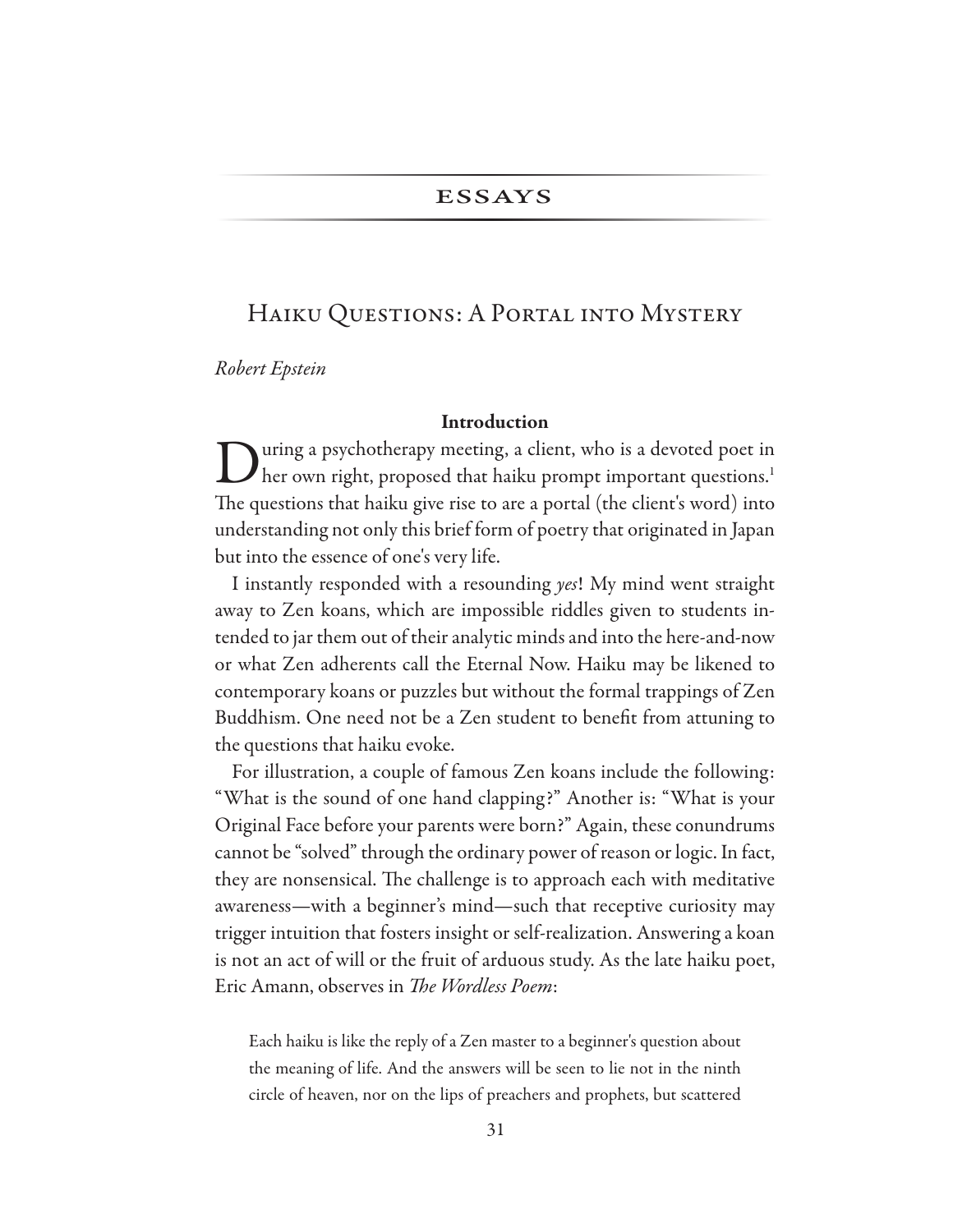around us, in myriads of forms, in the falling of a leaf no less than in the sting of a gnat, the sound of a frog no less than in the song of a nightingale…2

Without taking issue with Amann's assertion, I am inclined to suggest that haiku poets answer the question regarding the meaning of life with a question (rather than an answer) that *prompts* a more provocative insight than the ordinary mind can muster.

To be clear about the sequence of things: a fundamental question does not lead to a haiku; it is the poem that leads to fundamental questions. In other words, the haiku poet does not go out into the world in search of a subject to write about that will provoke a question for readers to ponder. If the poet is true to his or her art, the latter will be no less surprised than the reader by the question or questions that the poem elicits. True questions arise in innocence, not artifce. Haiku difer from Zen koans in that the questions they give rise to *follow* the writing of haiku, whereas koans are given to students.

#### The Nature of Questions

Before turning to several examples of poems and the questions they elicit, it would be useful to briefy describe the nature of questions. It is easy to take questions for granted, since they are so commonplace in our lives.

The dictionary identifies several aspects of questions:

- \* a sentence worded or expressed so as to elicit information
- \* a doubt about the truth or validity of something
- \* the raising of a doubt about or objection to something
- \* a matter forming the basis of a problem requiring resolution

The aforementioned aspects of questions are not quite the kind of questions that haiku evoke. In addition, what I am calling haiku questions are genuine questions and not statements, assertions, opinions, or judgments that masquerade as questions. The latter have no place in the writing or reading of haiku.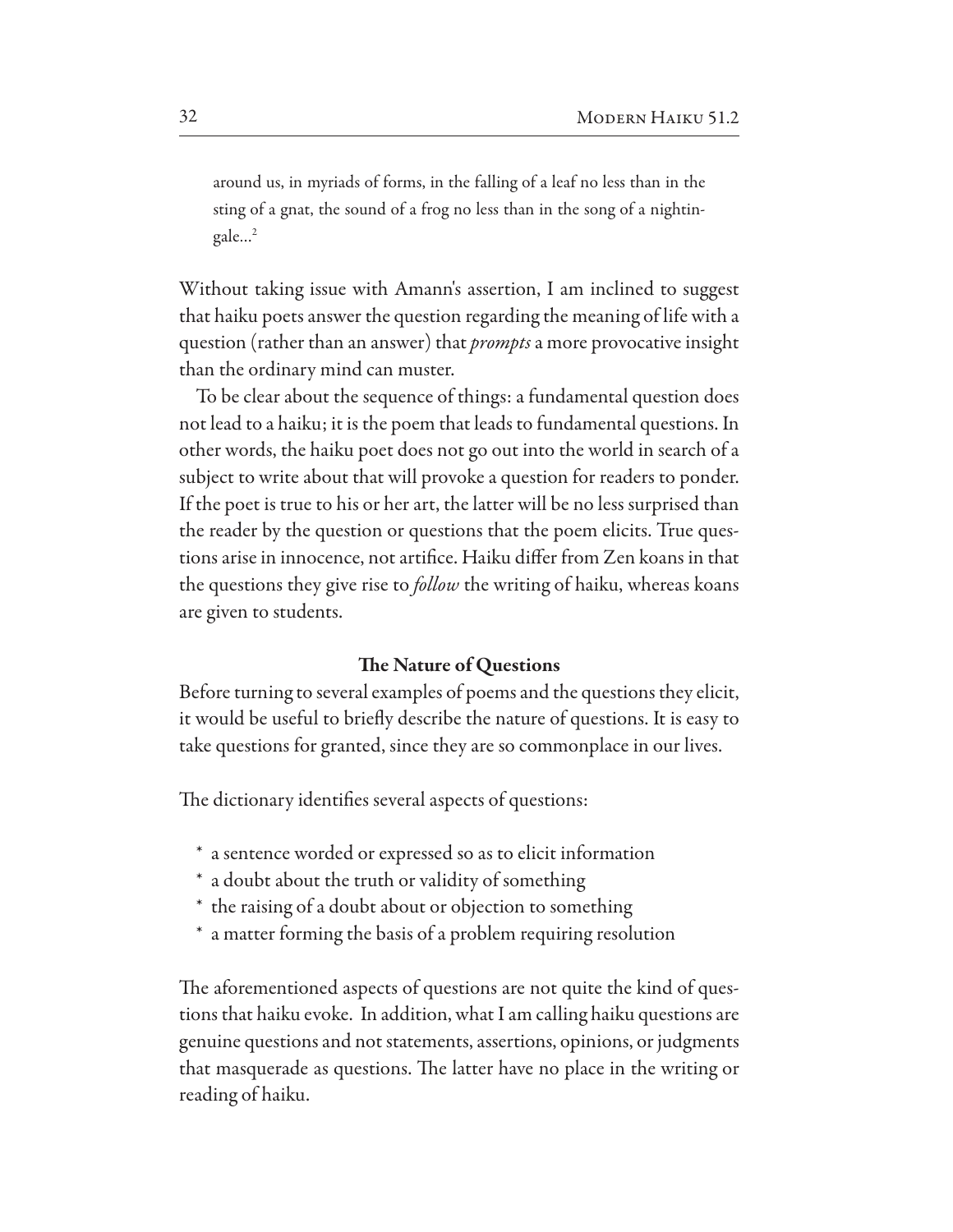The questions that haiku evoke are not a form of amusement, a brainteaser or intellectual exercise, nor are they rhetorical; that is, they are real, searching questions that may even have more than a hint of urgency to them. Haiku questions are substantive by their very nature; they *matter greatly* to the reader.

I recall a plaque attached to a wall that a therapy client saw at a church, which he liked. The plaque read: "God is happy to question your answers." The questions that haiku give rise to similarly question the would-be answers we inherit from society, from parents, and other authority fgures.

What sort of questions, then, do haiku give rise to? For this, I turn to psychotherapy, as evocative questions in a strength-based or spirituallyoriented approach come closer to the quality of self-inquiry or self-exploration that haiku elicit. Questions in therapy are designed to communicate respect, interest, and curiosity; they are also intended to trigger surprise, interrupt an entrenched or self-defeating pattern of thinking, and stimulate creative problem-solving or force the client to look for new possibilities.

The late Diane Shainberg, a Buddhist-oriented therapist, discusses the central role of questions in therapy that I find applicable to haiku. Of questions, Shainberg remarks in *Healing in Psychotherapy*:

Questions are a primary tool of the therapist. With the question we inspire further looking.... The point of a question is to open a person to their own process ... to come in from a different angle than the client. The question states the angle that we use to refect a new possibility…. For many clients being asked a good question is like "having some new energy," as one person put it. $3$ 

Fundamentally, I regard haiku questions as rooted in the mystery at the heart of life. Insofar as haiku embody mystery, it makes sense that they give rise to questions, especially when the poems spontaneously activate surprise, intrigue, and enthusiasm.

In this connection, I want to quote Alan Watts, a British transplant in America who popularized Asian spirituality in the 20th century, and who invoked Bashō in *The Way of Zen*: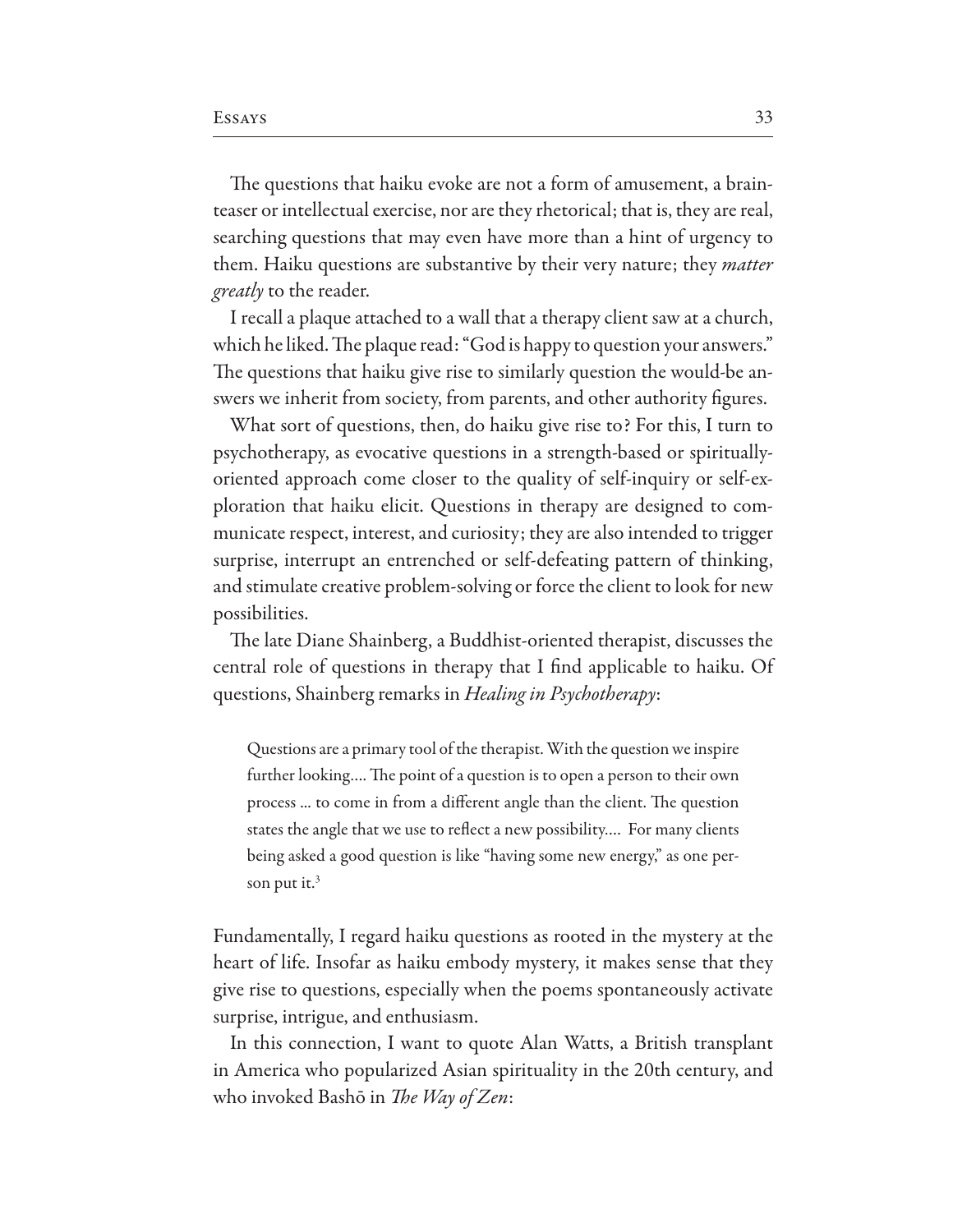"To write haiku," [Basho] said, "get a three-foot child"—for Basho's poems have the same inspired objectivity as a child's expression of wonder, and return us to that same feeling of the world as when it frst met our astonished eyes.

In effect, haiku questions help to restore the wonder and astonishment of childhood that we have lost touch with. R.H. Blyth, the British haiku scholar, echoes this notion byhighlighting that haiku is a poetry of sensation. It is, he states, "the poetry of meaningful touch, taste, sound, sight, and smell: it is humanized nature, naturalized humanity, and as such may be called poetry in its essence."5

I want to suggest that the fundamental questions embedded in haiku point the reader to the links between nature and our humanity. The questions, which activate one's intuition that lead to insights, help to humanize nature and naturalize humanity, to use Blyth's terms.

#### **Some Classic and Contemporary Examples**

I would like to begin with one of the poems I love most by Bashō, the father of haiku. The rendering is more of an interpretation than a translation by the American poet, Robert Bly:

> the temple bell stops but the sound keeps coming out of the flowers<sup>6</sup>

Rationally speaking, no one has ever heard the echo of a bell arising out of nearby flowers in a field or garden. This makes no logical or scientific sense whatsoever. But haiku poetry is not rooted in science or rationality. Haiku are revelations of truth beyond science or conventional consciousness.

With the thinking mind suspended, one question which the poem gives rise to is: how does the sound keep coming out of the fowers? Straight away, we are in the land of koans here. Another: What is the nature of a temple bell that enables the fowers to pick up and preserve the sound it makes? Or this: how do the bell and flowers *commune* with one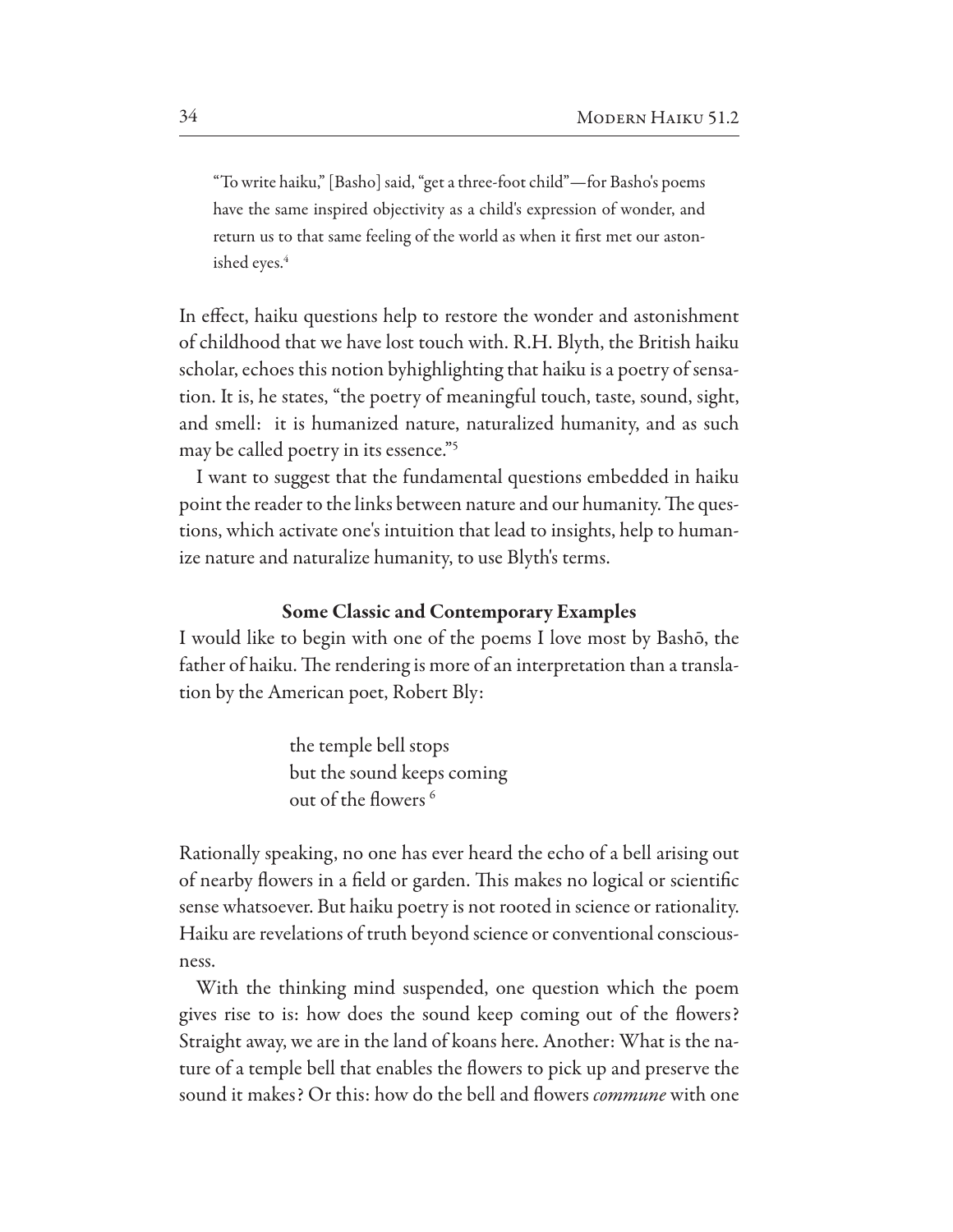another? What crucial part does the poet—as well as the reader—play in facilitating this communion?

I am loathe to offer responses to these questions in the same way that Zen teachers shy away from providing comprehensible "answers" to the Zen koans that students take up. No parent can (or needs to) walk for his or her toddler, who is in the throes of learning this vital function. The ability to walk is built-in; walking only needs to be encouraged or facilitated. Likewise, the reader possesses the capacity to discern the questions that open into an insight or realization that pulsates with poetic truth.

Let me turn to another well-known haiku that I love; this one is by the beloved Japanese haiku poet, Issa, written in grief following the death of his young daughter:

> The world of dew is a world of dew. And yet, and yet —  $^7$

There are so few words in this haiku and even these few words are repetitive. In efect, the haiku can be condensed into *this world of dew and yet*. Issa was steeped in Buddhist teachings at the heart of which is the notion of impermanence. The untimely death of a child is a profound teaching with respect to impermanence. How does the poet hold onto a shred of faith in the face of such unspeakable sorrow? What seeds of transcendence are discernible in the feeting dew of devastating loss?

With this poem, in particular, the reader must grapple with the most fundamental question of all: the nature of life-and-death; mortality and eternity. Is there a defnitive answer for one and all? I don't think so. But haiku is not scripture, refecting core beliefs associated with a religious or faith tradition. Haiku is not religion. Nonetheless, haiku may elicit a strong spiritual sensibility if approached in a contemplative way.

For more contemporary English-language haiku, I could choose any number of poems that are close to my heart. Below are several that come readily to mind and what follow are some fundamental questions that arise for me: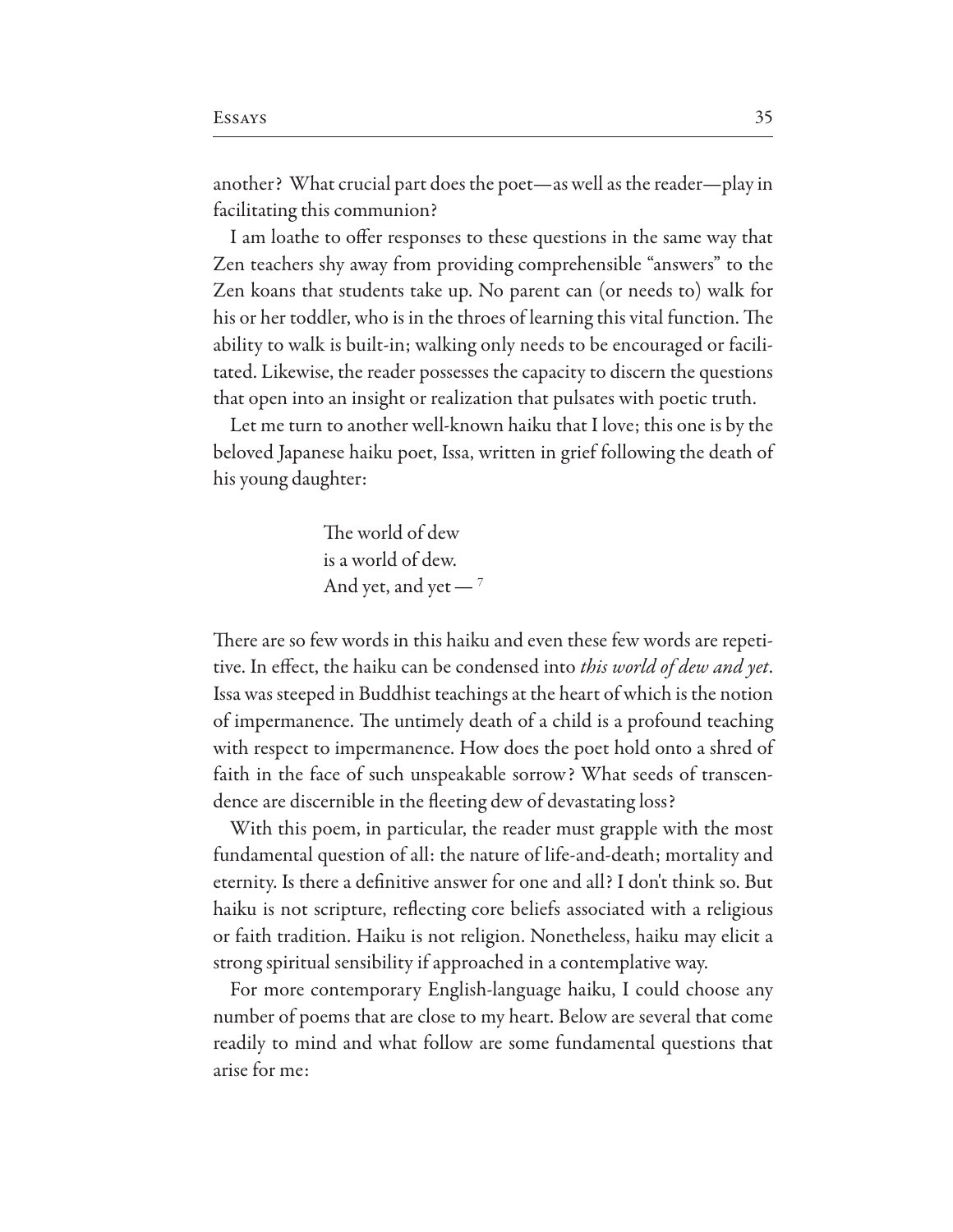in her old voice the mountains

*Marlene Mountain* <sup>8</sup>

Can the mountains be heard in the voice of an old woman? Out of a lifelong love of them, is the old woman *speaking* for the mountains? Is there a resonance discernible because the old woman speaks the same language as the ancient mountains? Are the old woman and ancient mountains one? Have the mountains given birth to a woman who, in her old age, utters the Word of God; that is, starts the world anew?

> I stop to listen; the cricket has done the same.

> > *Arizona Zipper* <sup>9</sup>

How does unself-conscious listening unite human and cricket? What is it that cricket and human hear which brings about inter-species communion? The late meditation teacher, Stephen Levine, said: "Who you are looking for *is who is looking*." Borrowing from Levine's profound insight, could the reader be listening to the silence of his own being echoing in the poet and cricket?

> now that fallen leaves have buried the path the trail is clear

> > *John Brandi* <sup>10</sup>

How can dead leaves burying the path bring the trail to life? What does it take for we, the living, to fully realize and appreciate how much we rely on death for guidance and direction? In what ways must I die to the past *with every step* in order to be reborn? Are the journey and the destination one-and-the same?

> starry night… what's left of my life is enough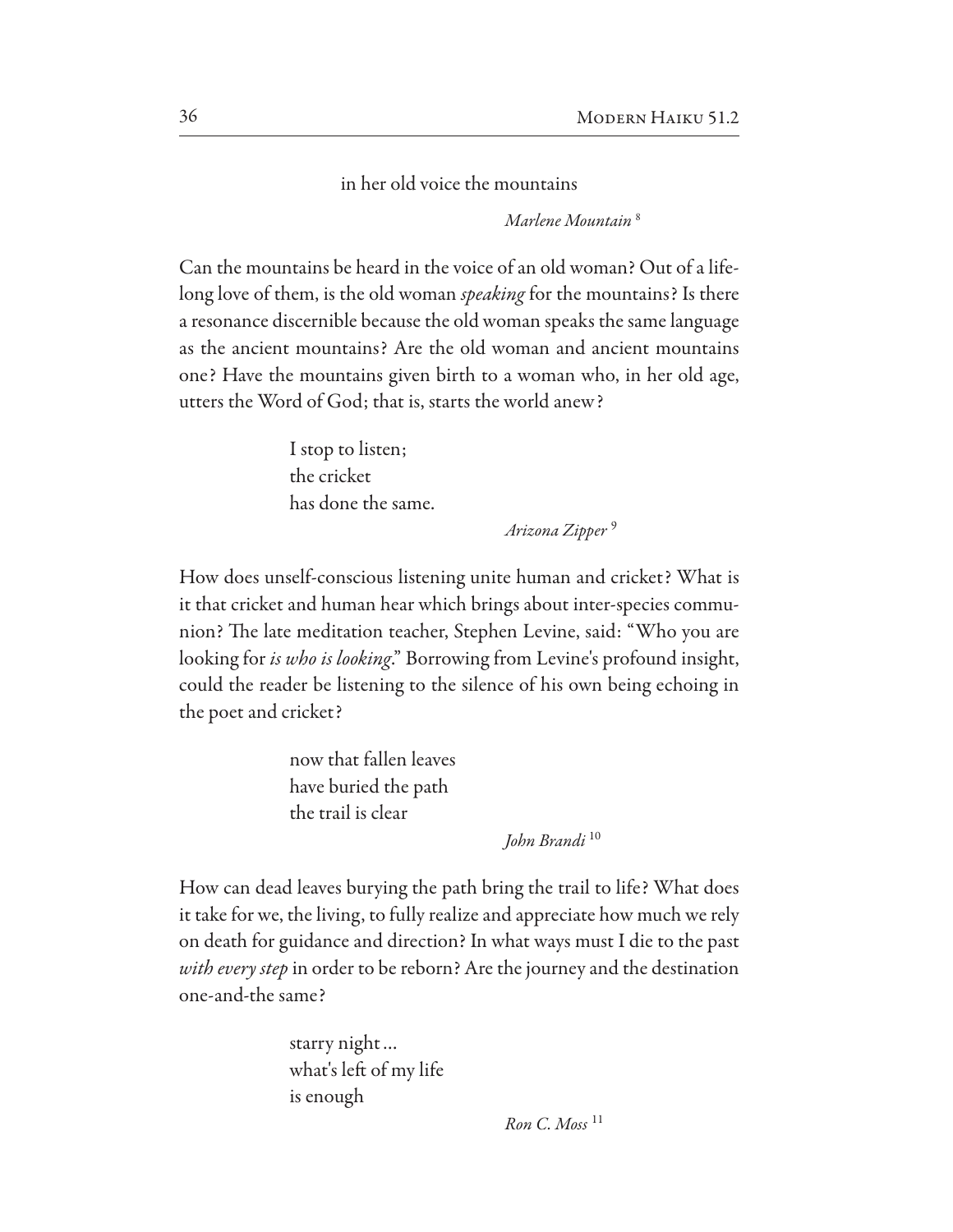If the night sky can hold the light from stars long dead, is it possible for me to fnd illumination in my own fniteness? What is the relationship of my limited life to the stars shining at night? How does the light remaining of my own limited life "shine one corner of the world," to quote the Zen teacher, Shunryu Suzuki? Can the acceptance of mortality be a light that shines as brightly as those of the stars?

#### **Sharing and Caring**

The fundamental nature of the questions that haiku stir in the reader alters the relationship not only to the poem but to the poet. The late American haiku scholar, William J. Higginson, suggested that haiku are for sharing. In the context of haiku questions, I have a greater appreciation for what he meant: the questions that haiku evoke forge a bond between the poet and reader which may be accurately characterized as intimate. I, the reader, may come to love both the poem and the poet through the tether of questioning. Questions that point in the direction of mystery are experienced as a form of caring. That is, the act of composing and sharing a poem is simultaneously an act of caring. Perhaps this is why every haiku that helps me to feel at home in the world stirs afection and appreciation for both the poem and the poet.

### Conclusion

A good haiku is thought to be one that invites readers into the poem so that they can discover their own story or have their own experience, which may be similar to, or diferent from, the poet's. To my mind, there is too much emphasis on what the poem offers by way of story-telling. Instead, I want to suggest that haiku open a door to self inquiry and meditative awareness that takes one closer to the heart of the mystery that is the very ground of life-and-death. In other words, haiku elicit mystery-inspired questions that reveal poetic truths about our existence and beyond, which may or may not resemble definitive answers. More often than not, they are not defnitive in nature and need not be. "Liv[ing] the questions," as the Austrian poet, Rainer Maria Rilke, suggested in *Letters to a Young Poet*, may be quite enough.

I will let Blyth have the last word. Consider the many questions that